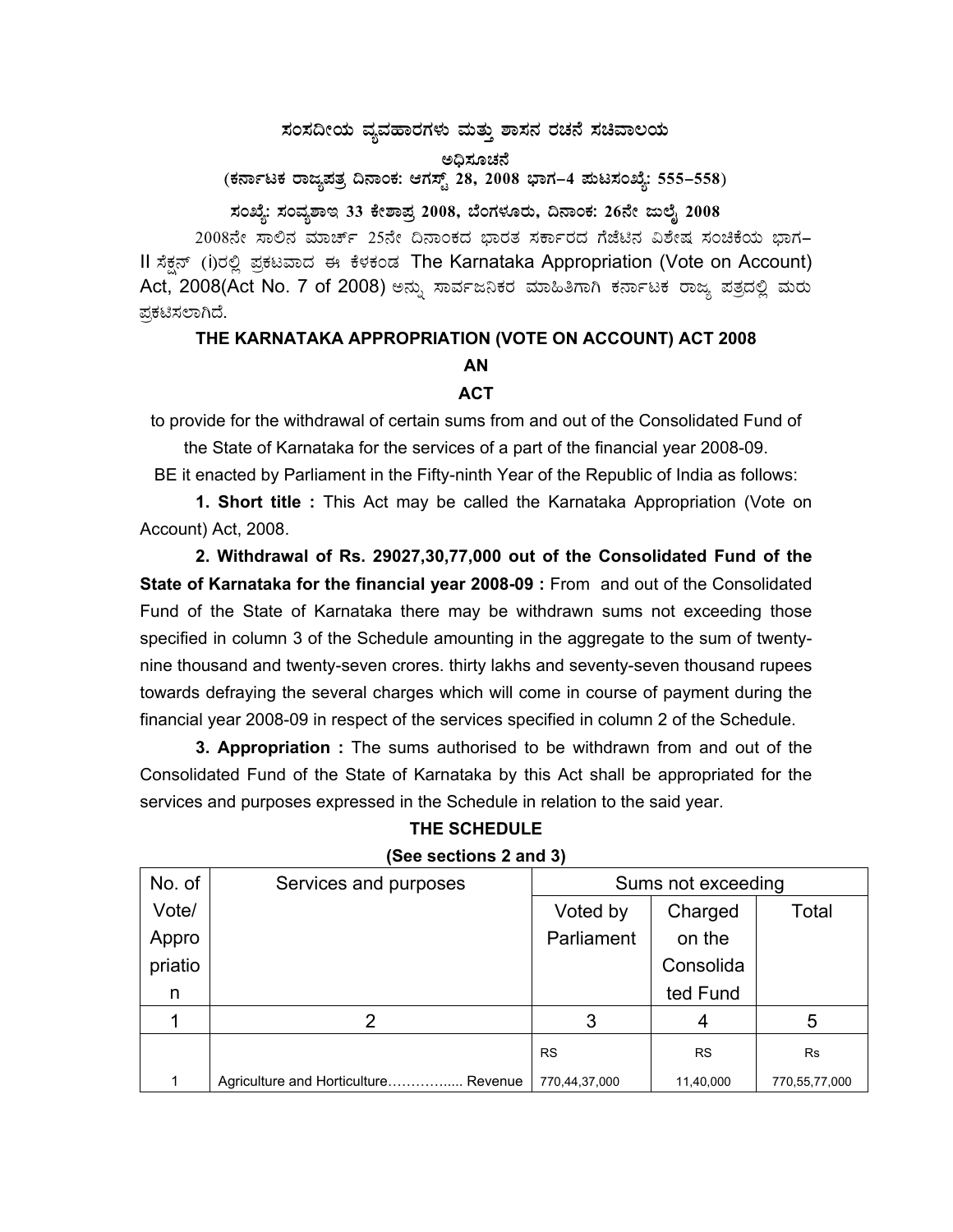|                | Capital                                    | 11,69,63,500   | $\ldots$             | 11,69,63,500     |
|----------------|--------------------------------------------|----------------|----------------------|------------------|
| $\overline{2}$ | Animal Husbandry and Fisheries Revenue     | 259,84,40,000  | 10.14,500            | 259,94,54,500    |
|                | Capital                                    | 19,67,00,000   |                      | 19,67,00,000.    |
| 3              |                                            | 2664,95,36,000 | 13,10,000            | 2665,08,46,000   |
|                | Capital                                    | 503,32,000     | $\ldots$ .           | 503,32,000       |
| $\overline{4}$ | Department of Personnel and Administrative |                |                      |                  |
|                |                                            | 183,43,84,500  | 33,84,00,000         | 217,27,84,500    |
|                | Capital                                    | 250,00,000     | .                    | 250,00,000       |
| 5              | Home and Transport  Revenue                | 1046,78,11,500 | .                    | 1046,78,11,500   |
|                | Capital                                    | 174,51,56,500  | $\cdots$             | 174,51,56,500    |
| 6              | Infrastructure Development<br>Revenue      | 1,66,03,500    | $\cdots$             | 1,66,03,500      |
|                | Capital                                    | 222,94,58,000  | $\sim$ $\sim$        | 222,94,58,000    |
| $\mathbf 1$    | $\overline{c}$                             | 3              | 4                    | 5                |
| $\overline{7}$ | Rural Development and Panchayath Raj       |                |                      |                  |
|                | Revenue                                    | 880,72,83,000  | .                    | 880,72,83,000    |
|                | Capital                                    | 794,75,55,000  | $\cdots$             | 794,75,55,000    |
| 8              | Forest, Ecology and Environment Revenue    | 250,45,25,500  | 5,36,49,000          | 255,81,74,500    |
|                | Capital                                    | 1,37,15,000    | .                    | 1,37,15,000      |
| 9              | Co-operation<br>Revenue                    | 154,79,06,500  | $\cdots$             | 154,79,06,500    |
|                | Capital                                    | 4,00,42,500    | $\sim$ $\sim$ $\sim$ | 4,00,42,500      |
| 10             |                                            | 706,40,54,500  | 1.1.1.1.1.1          | 706,40,54,500    |
|                | Capital                                    | 135,61.89,000  | .                    | 135,61.89,000    |
| 11             | Women and Child DevelopmentRevenue         | 427,41,02,000  | $\cdots$             | 427,41,02,000    |
|                | Capital                                    | 49,50,00,000   | $\cdots$             | 49,50,00,000     |
| 12             | Information, Tourism and Youth Services    |                |                      |                  |
|                | Revenue                                    | 91,66,55,000   | $\cdots$             | 91,66,55,000     |
|                | Capital                                    | 11,04,00,000   | .                    | 11,04,00,000     |
| 13             | Food and Civil Supplies Revenue            | 350,20,00,500  | 1,35,000             | 350,21,35,500    |
|                | Capital                                    | 4,00,00,000    | $\sim$ $\sim$ $\sim$ | 4,00,00,000      |
| 14             |                                            | 830,64,84,500  | 53,04,000            | 831, 17, 88, 500 |
|                | Capital                                    | 37,60,00,000   | .                    | 37,60,00,000     |
| 15             | Information Technology Revenue             | 9,37,13,500    | .                    | 9,37,13,500      |
|                | Capital                                    | 6,68,57,000    | .                    | 6,68,57,000      |
| 16             |                                            | 262,05,99,500  | $\cdots$             | 262,05,99,500    |